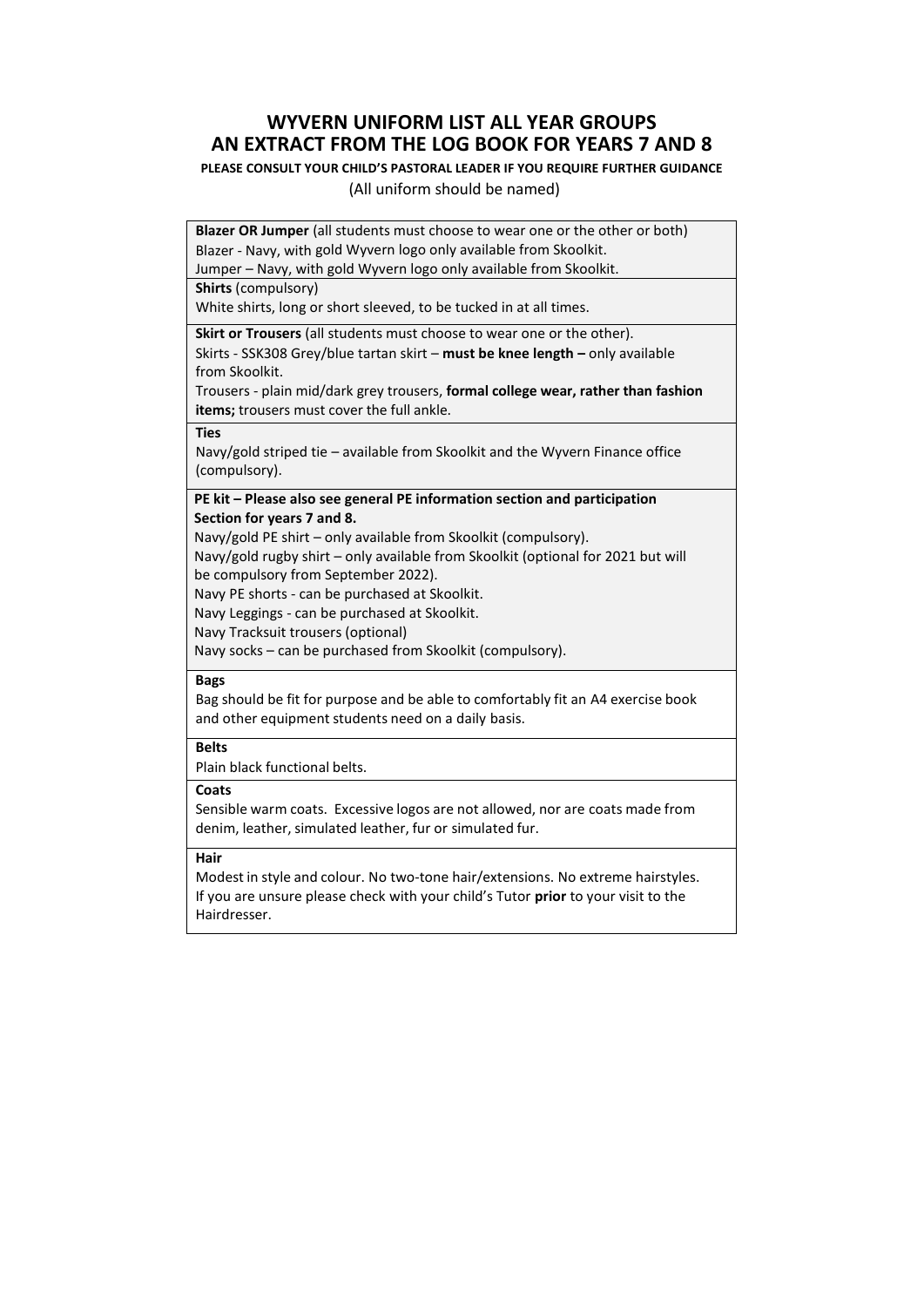| <b>Hoodies</b>                                                                     |
|------------------------------------------------------------------------------------|
| No hoodies to be worn under or over the blazer. Any hooded top                     |
| (whether it is with a zip/fastener front or pullover style), is not permitted.     |
| Nylon, jersey/sweatshirt material or knitted hooded tops are also                  |
| not permitted.                                                                     |
| Jewellery (this also applies to non-uniform days)                                  |
| 1 x watch.                                                                         |
| 1 x plain ring.                                                                    |
| 1 x plain stud in each lower ear lobe.                                             |
| Nose studs, retainers or body piercings are not allowed.                           |
| The taping of piercings is not permitted.                                          |
| Please note excessive items of jewellery WILL be confiscated.                      |
| Jewellery in PE                                                                    |
| The taping of earrings for PE lessons is unacceptable practice and                 |
| all jewellery should be removed. PE do not accept any responsibility for the       |
| collection of valuables and jewellery. All items should remain in student bags and |
| blazers and left in the changing rooms which remain locked for the duration of the |
| lesson.                                                                            |
| <b>Make Up</b>                                                                     |
| Not permitted in years 7, 8 and 9.                                                 |
| Nail Varnish. Coloured nail varnish or false nails of any kind are not permitted.  |
| Protective clothing Students are required to wear protective                       |
| clothing in Design and Technology workshops. Any clean, serviceable apron is       |
| acceptable. The Finance Office holds a small stock of aprons at a reasonable cost. |
| <b>Shoes</b>                                                                       |
| Plain <b>black</b> sensible shoes.                                                 |
| No trainers, boots, backless shoes, sandals, platforms, canvas or                  |
| 'plimsoll' type shoes, 'trainer' type shoes or 'creepers'. Shoes must not have     |
| sports logos or labels on them, such as 'Vans', 'Nike', 'Converse' or similar      |
| brands.                                                                            |
| Socks/Tights                                                                       |
| Plain dark socks or tights only.                                                   |
|                                                                                    |

## **CONFISCATION OF ITEMS**

If your child wears excessive jewellery or brings valuables (such as Ipads) into college the items will be confiscated. Confiscated items will not be returned until the end of the half term in which they were confiscated. Please encourage your child not to wear excessive jewellery or bring valuables to college.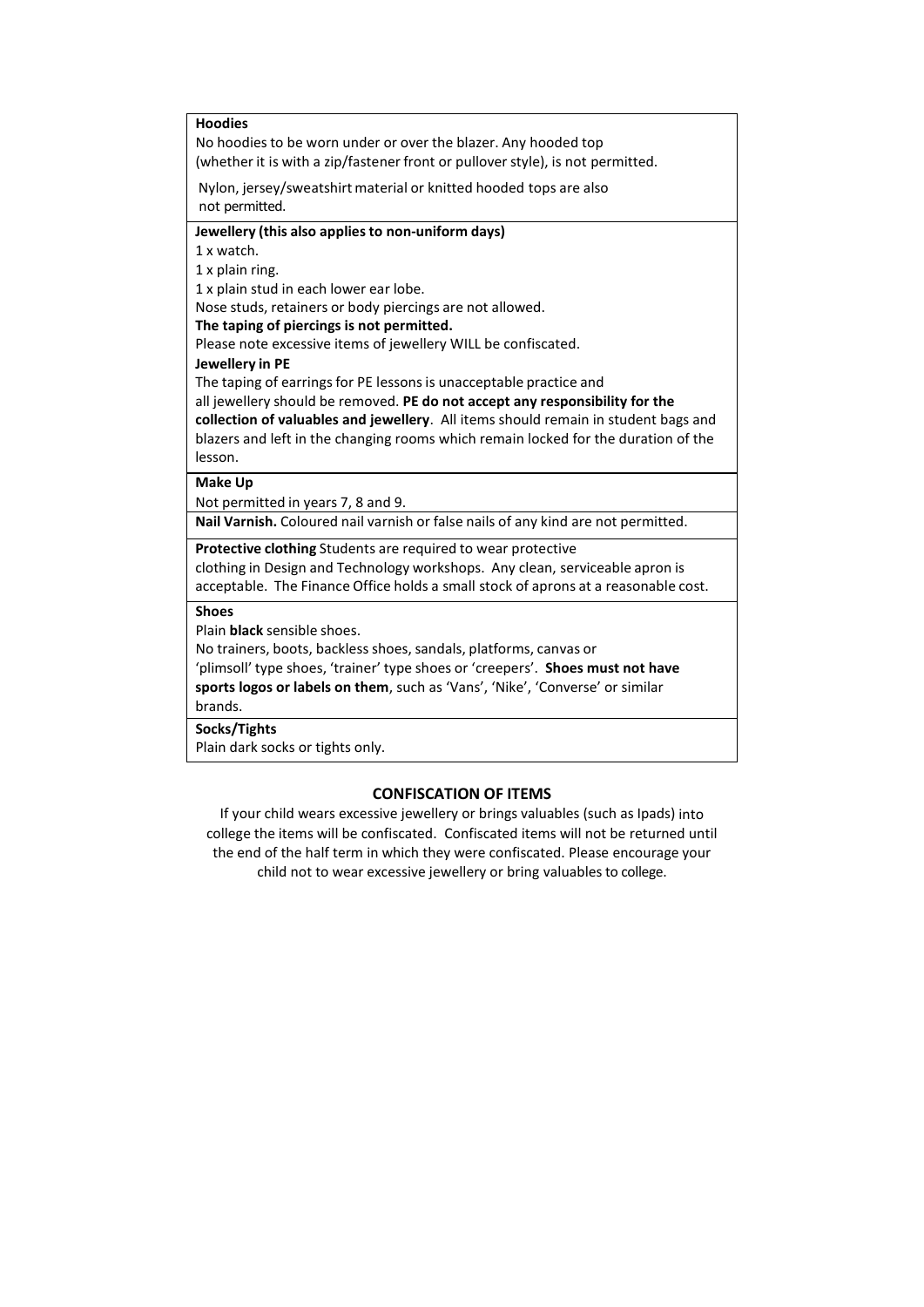## **COMPULSORY PE UNIFORM (YEARS 7 AND 8 ONLY)**

**Studded boots**, suitable for wet and slippery conditions, should be worn for games activities on the college fields. Compulsory for boys and girls at KS3 who are taught football and rugby.

**Astro-turf trainers** or moulded studded football boots **MUST** be worn on the new **All Weather Pitch (AWP)** from September 2021. Ordinary trainers, metal studs or blades are **NOT PERMITTED** as they will damage the surface of the AWP. Students **DO NOT need two** pairs of trainers for PE as astroturf trainers are permitted in the gym and sports hall and for other outdoor PE activities.



Canvas plimsolls are not acceptable footwear for PE lessons.

## **GENERAL INFORMATION (YEAR 7 AND YEAR 8)**

- **Base layers** the wearing of base layers during PE lessons is permissible, but all base layers MUST be covered by appropriate PE kit and should not be visible
- **Long hair** should be tied back at the start of the lesson. Students should supply their own elastics to tie back hair.
- **Jewellery** should be removed at the start of lessons. **PE do not accept any responsibility for the collection of valuables and jewellery.** All itemsshould remain in student bags and blazers and left in the changing rooms which remain locked for the duration of the lesson.
- **Labelling.** Students should ensure that PE and games kits are labelled with their names.
- **Piercings** must all be removed. The covering of piercings with tape remains unsafe practice. **It is recommended that all piercingstake place in the summer holidaysto permit adequate healing times. Students unable to remove piercings will not be permitted to take part in PE.**

## **PARTICIPATION (YEAR 7 AND YEAR 8)**

It is the responsibility of every student/parent to ensure that PE kit is brought into every lesson otherwise detentions will be issued. Kit left in a locker is not a valid excuse and will result in a PE sanction.

A note in the log book, or if confidential, a letter from parents will be required to excuse students from active participation in the lessons. For prolonged injury or illness, i.e., after two weeks, a note from the doctor/physiotherapist or a medical certificate must be produced.

Excuse notes must be presented at the start of PE lessons. Post-dated excuse notes will not be accepted.

## Non-participants should still change into PE kit as they will be asked to assist in lessons as a coach, **official organiser or choreographer.**

## **SHOWERING AND PERSONAL HYGIENE**

Showers are available for student use, although **showering is not compulsory.**